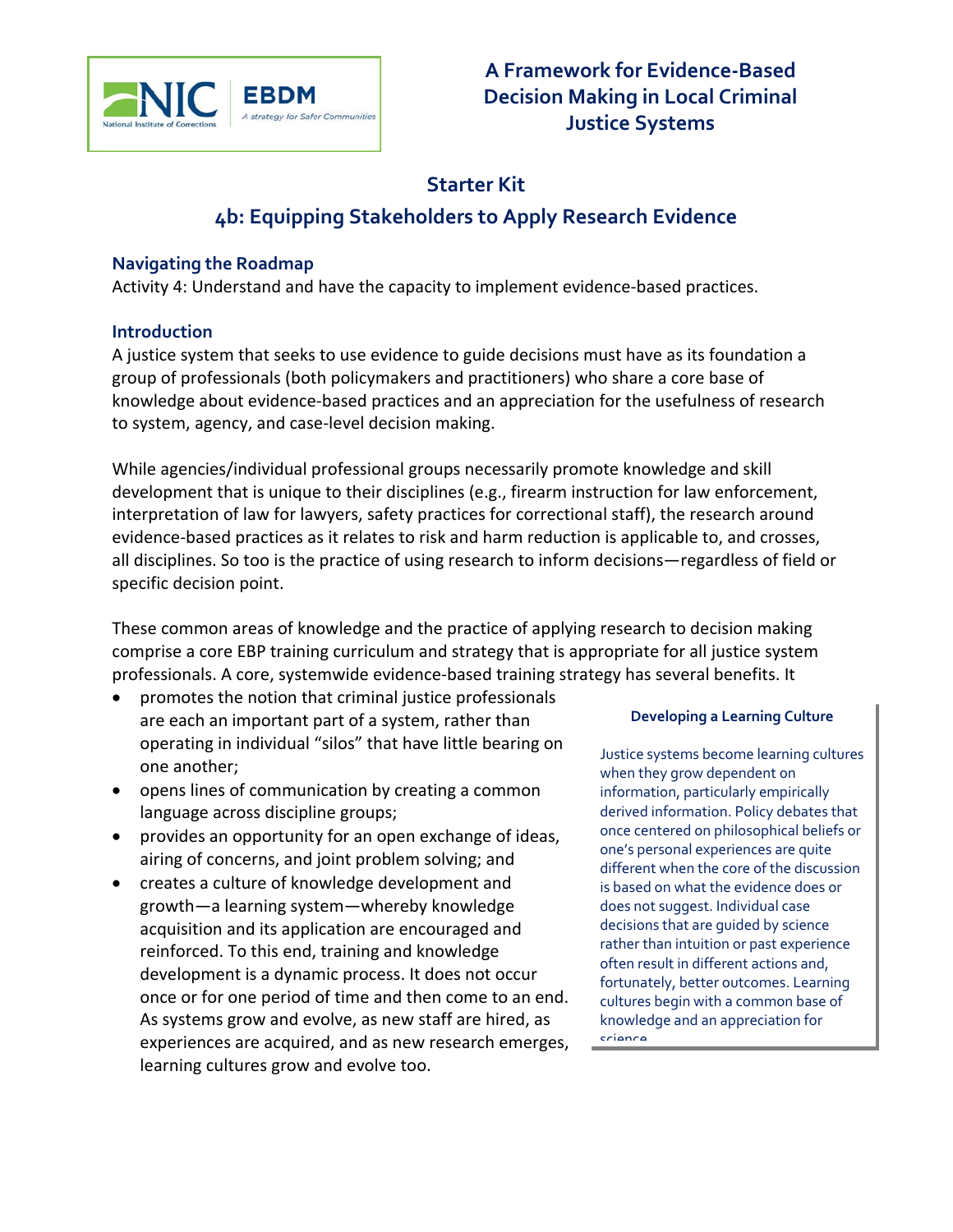#### **Purpose**

To equip professionals across the justice system with a core base of evidence-based knowledge and an appreciation for the application of research evidence to their decision making.

#### **Participants**

The policy team will ultimately take the lead in developing and delivering a core EBP training curriculum to local stakeholders. However, other staff may be brought in as needed (to assist with surveying, curriculum development, training, etc.).

#### **Instructions**

- 1. *Assess training needs and develop a knowledge baseline.* The first step in developing and delivering a core EBP training curriculum is to assess knowledge regarding evidence-based practices across professional staff in all justice system agencies. This can be done fairly efficiently through the use of a brief survey or some other structured or semi-structured method.<sup>[1](#page-0-0)</sup> The survey results will provide aggregated baseline data for each responding agency.<sup>[2](#page-1-0)</sup>
- 2. *Review the knowledge survey results, identify information gaps, and build training plans.* The results of the knowledge survey will provide clear and specific information about training needs across the system and within each discipline. This information should be used to guide the development of a systemwide training strategy and to inform agencyspecific knowledge development efforts.
	- a. In building a training strategy, keep in mind that although professionals across the system have a common need for core information, some will require more in-depth knowledge of some subjects while others may not.
	- b. Also keep in mind that, in many areas, understanding the research and applying it requires the development of new skills. Skill-development training is quite different from knowledge-development training. It typically requires more time and always requires the opportunity to practice new strategies and techniques and receive feedback on the application of the new skills. The appendix illustrates some of the core EBP research topics and the stakeholder groups for whom each topic might be most relevant. Items in red are knowledge-based training objectives, while items in gray are skill-based training objectives.
- 3. *Customize the training to meet individual agency, as well as jurisdictional, needs.* Development of a training strategy should take into account several questions:
	- a. Should training delivery be directed to a single audience (e.g., judges), should it be directed to partially mixed audiences (e.g., judges, prosecutors, defenders), or should it be fully multidisciplinary? There are pros and cons to each choice. Keep in

 $\overline{\phantom{a}}$ 

 $1$  See 4a: Understanding Your Agency: Conducting an EBP Knowledge Survey for one example of a tool that can be used.<br><sup>2</sup> See the Appendix for an illustration.

<span id="page-1-0"></span>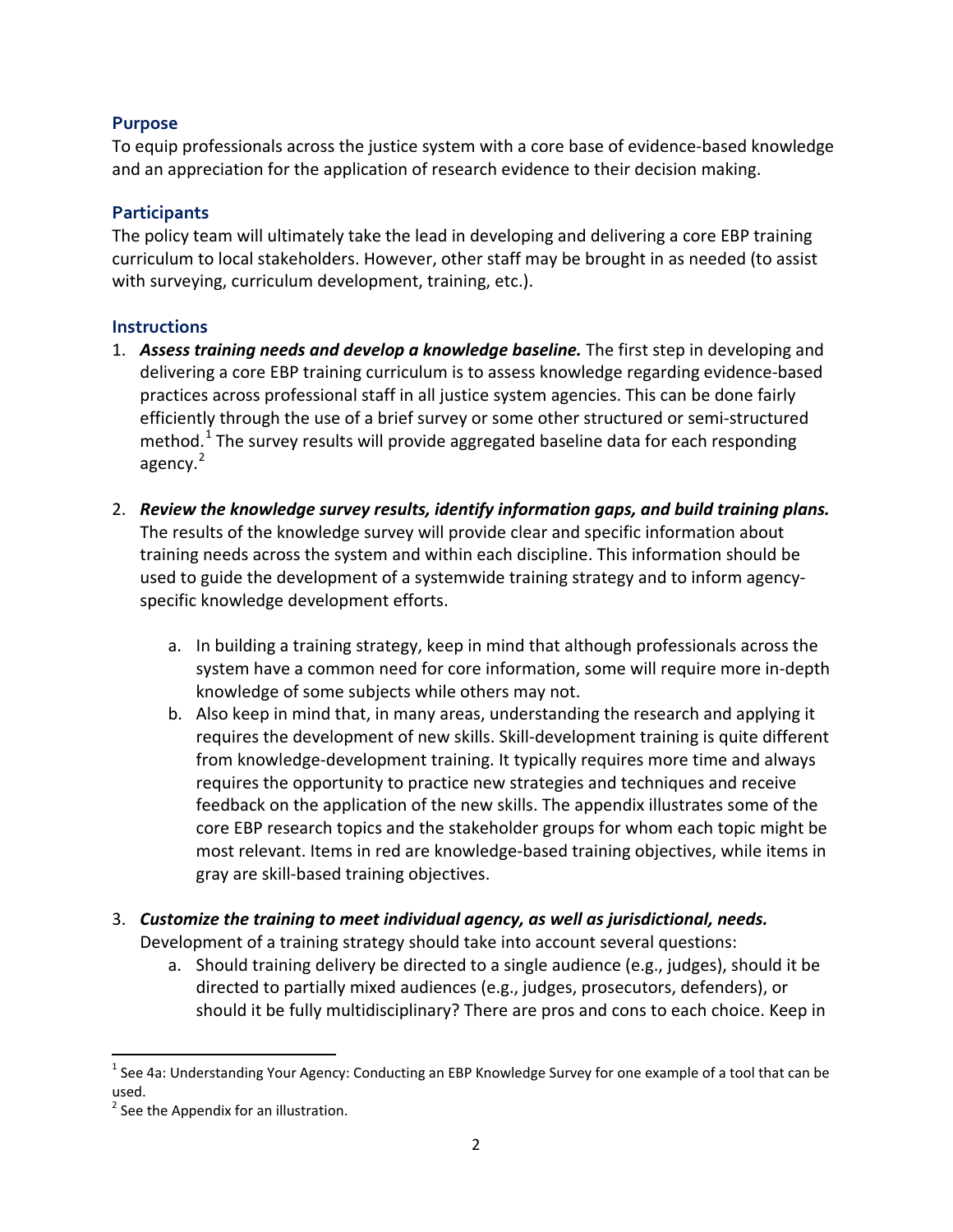mind that when a core set of messages or base of knowledge is delivered, it is often beneficial for all stakeholders to receive this information at the same time. This helps support the goal of cross-agency collaboration.

- b. Should training be delivered by local staff/experts, external experts, or some combination of these? There are also pros and cons to each of these options. Regardless of the choice made, ensure that the selected trainers have sufficient knowledge and credibility with respect to the training topics that they will be received favorably by the audience.
- c. Should training cover basic information, advanced information, or both? The training needs assessment is likely to uncover some "unevenness" in the needs of crossagency groups and within single-agency groups. Determining how to address individual needs within the context of a large number of potential trainees will be an important point to consider. Regardless of the final methods selected, be careful to avoid a "one size fits all" approach by assuming that what is right for one group will be right for all. It may be advisable to develop a customized needs approach—within the overall context of what is possible—by engaging the various stakeholder groups in discussions around how best to meet their needs.
- 4. *Conduct the training and then elicit feedback.* Plan for the collection of post-training feedback prior to the training event. This could be in the form of re-administering the knowledge survey to determine if knowledge gaps were lessened (see below), an open discussion about the gaps filled by the training or lingering questions, and/or a written follow-up survey to determine if participants believe that the training goals were met and/or whether they identify additional training needs and, if so, which ones. Regardless of the method selected, feedback from the training will help determine where additional or more targeted training is needed. These needs should be incorporated into the systemwide training strategy.
	- a. Re-administer the knowledge survey following the delivery of core EBP training material and compare the results with those of the initial survey to determine if knowledge levels improved sufficiently or if additional training is necessary. Then develop a "next stage" training plan, as needed.
	- b. Identify methods to assess evidence-based knowledge over time and continue to build an ongoing, systemwide training strategy.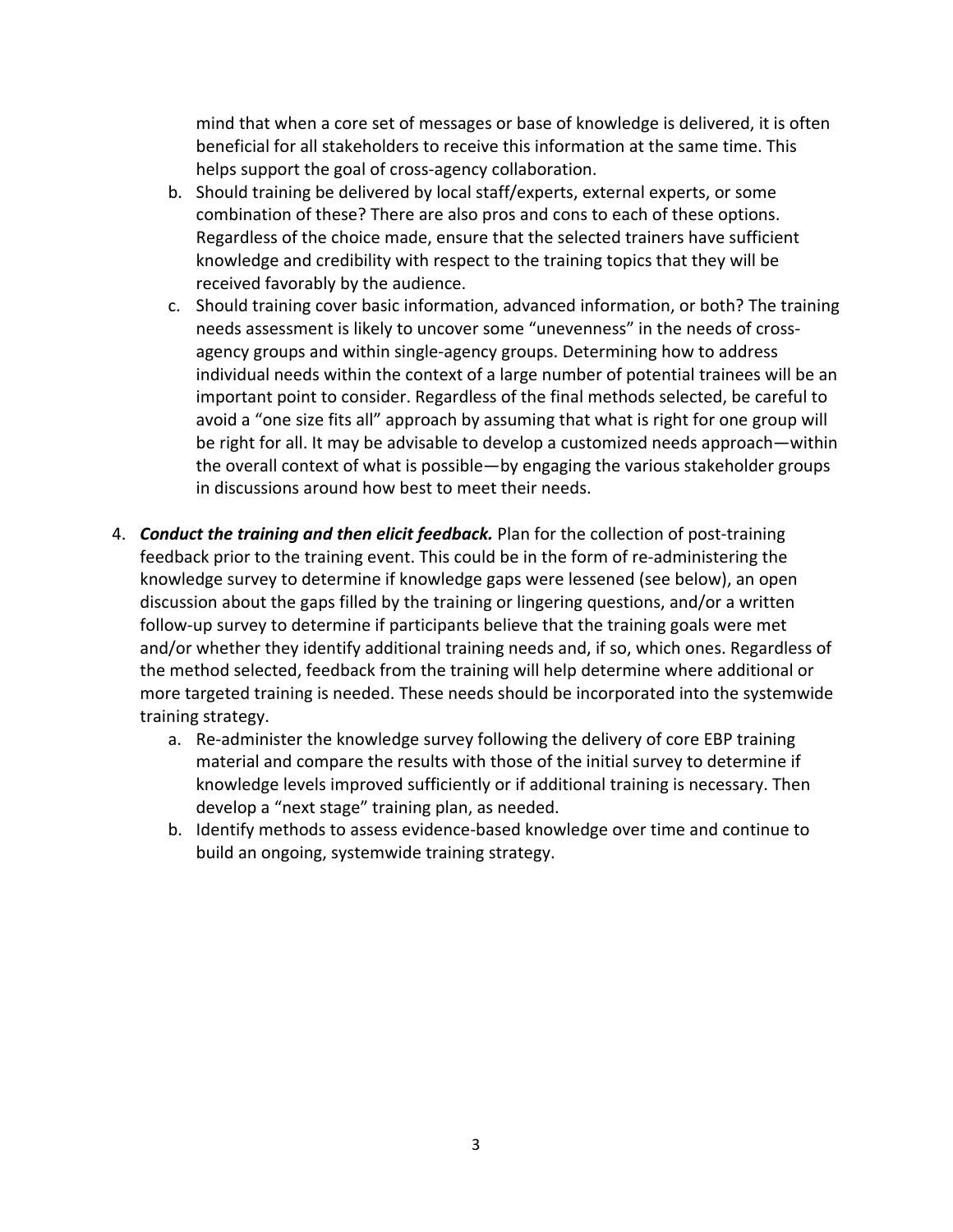### **Example:** Knowledge Survey Summary Report from One County

The following chart is an excerpt from a larger report that summarizes the percentage of respondents in a select number of agencies who provided the correct answer to each question in an EBP knowledge survey.<sup>[3](#page-1-0)</sup> This report highlights the differences between four agencies.

|    | <b>Question</b>                                                                                                                                                                                         | <b>Agency 1</b><br>$N=20$ | <b>Agency 2</b><br>$N=16$ | <b>Agency 3</b><br>$N=22$ | <b>Agency 4</b><br>$N = 106$ | <b>All Respondents</b><br>$N = 228$ |
|----|---------------------------------------------------------------------------------------------------------------------------------------------------------------------------------------------------------|---------------------------|---------------------------|---------------------------|------------------------------|-------------------------------------|
| 1. | Most offenders don't handle stress<br>well, so anxiety and stress reduction<br>programs such as yoga and<br>meditation are helpful in reducing<br>the likelihood of rearrest.                           | 25%                       | 88%                       | 45%                       | 59%                          | 58%                                 |
| 2. | Of the following, which is the most<br>effective method to determine the<br>likelihood that an individual will be<br>rearrested?                                                                        | 85%                       | 100%                      | 55%                       | 39%                          | 50%                                 |
| 3. | Which of the following interventions<br>best reduces recidivism in the long<br>term?                                                                                                                    | 100%                      | 94%                       | 45%                       | 67%                          | 65%                                 |
| 4. | To best achieve offender behavioral<br>change, professionals should use<br>social learning techniques. Which of<br>the following is not a social learning<br>technique that helps reduce<br>recidivism? | 45%                       | 38%                       | 40%                       | 13%                          | 20%                                 |
| 5. | Which of the following statements is<br>true about the use of validated risk<br>assessment instruments to<br>determine risk of reoffense?                                                               | 90%                       | 75%                       | 62%                       | 52%                          | 59%                                 |
| 6. | Which individual trait or<br>circumstance, when present in a<br>person's life, does not likely<br>contribute to whether that person<br>commits a crime?                                                 | 65%                       | 69%                       | 43%                       | 35%                          | 45%                                 |
| 7. | Placing offenders with low self-<br>esteem in programs that increase<br>their confidence does not reduce the<br>likelihood of rearrest.                                                                 | 5%                        | 56%                       | 33%                       | 35%                          | 34%                                 |
| 8. | It is generally true that treatment<br>does not work in reducing rearrest<br>rates.                                                                                                                     | 95%                       | 69%                       | 81%                       | 73%                          | 75%                                 |
| 9. | Lack of employment is among the<br>top four influences that result in<br>whether an individual commits a<br>subsequent crime.                                                                           | 10%                       | 19%                       | 30%                       | 13%                          | 18%                                 |

<sup>&</sup>lt;sup>3</sup> For more information, see 4a: Understanding Your Agency: Conducting an EBP Knowledge Survey.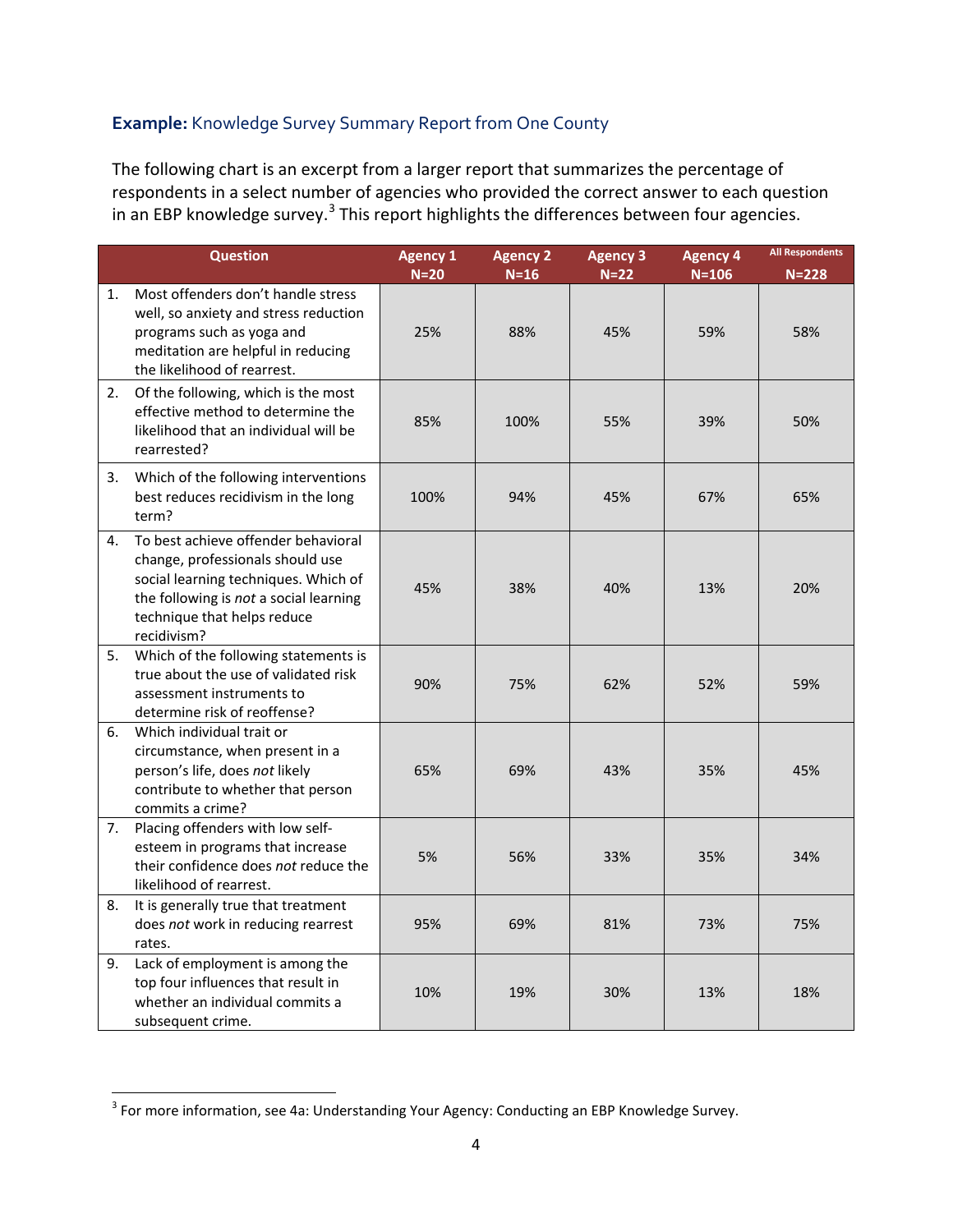| 10. Lack of education is among the top<br>four influences that result in whether<br>an individual commits a subsequent<br>crime.                                                                                                             | 15%  | 63%  | 14%  | 21% | 23% |
|----------------------------------------------------------------------------------------------------------------------------------------------------------------------------------------------------------------------------------------------|------|------|------|-----|-----|
| 11. Which statement is most accurate<br>when trying to maximize the<br>effectiveness of programming for<br>medium and high risk offenders?                                                                                                   | 21%  | 7%   | 10%  | 10% | 10% |
| 12. Failure of a sex offender to register<br>has a direct correlation to<br>convictions for new sex crimes.                                                                                                                                  | 85%  | 38%  | 91%  | 31% | 44% |
| 13. Which one of the following programs<br>reduces recidivism over the long<br>term?                                                                                                                                                         | 55%  | 69%  | 38%  | 61% | 57% |
| 14. It is better to invest in interventions<br>for low risk offenders than for high<br>risk offenders because their criminal<br>tendencies are less hardened, or<br>"fixed."                                                                 | 90%  | 87%  | 60%  | 53% | 56% |
| 15. Programs like "Scared Straight" and<br>boot camps are particularly effective<br>for youthful offenders between the<br>ages of 16 and 25.                                                                                                 | 80%  | 81%  | 48%  | 47% | 51% |
| 16. Jails and prisons are effective in<br>changing future offender behavior<br>after release if the conditions are<br>severe enough that the offenders<br>don't want to return.                                                              | 95%  | 94%  | 86%  | 62% | 72% |
| 17. Giving offenders positive<br>reinforcement and feedback when<br>they exhibit prosocial behaviors<br>supports positive changes in the<br>future.                                                                                          | 100% | 100% | 100% | 85% | 90% |
| 18. Of those probationers who are<br>revoked from supervision and<br>incarcerated, most are not revoked<br>from supervision for new crime<br>behavior.                                                                                       | 75%  | 63%  | 71%  | 66% | 64% |
| 19. Medium and high risk offenders<br>benefit more from punishment than<br>treatment.                                                                                                                                                        | 95%  | 100% | 91%  | 65% | 71% |
| 20. Research suggests that the onset and<br>use of drugs is different for female<br>offenders than for male offenders.<br>Which one of the following<br>statements is not true about female<br>offenders when compared to male<br>offenders? | 40%  | 31%  | 33%  | 20% | 27% |